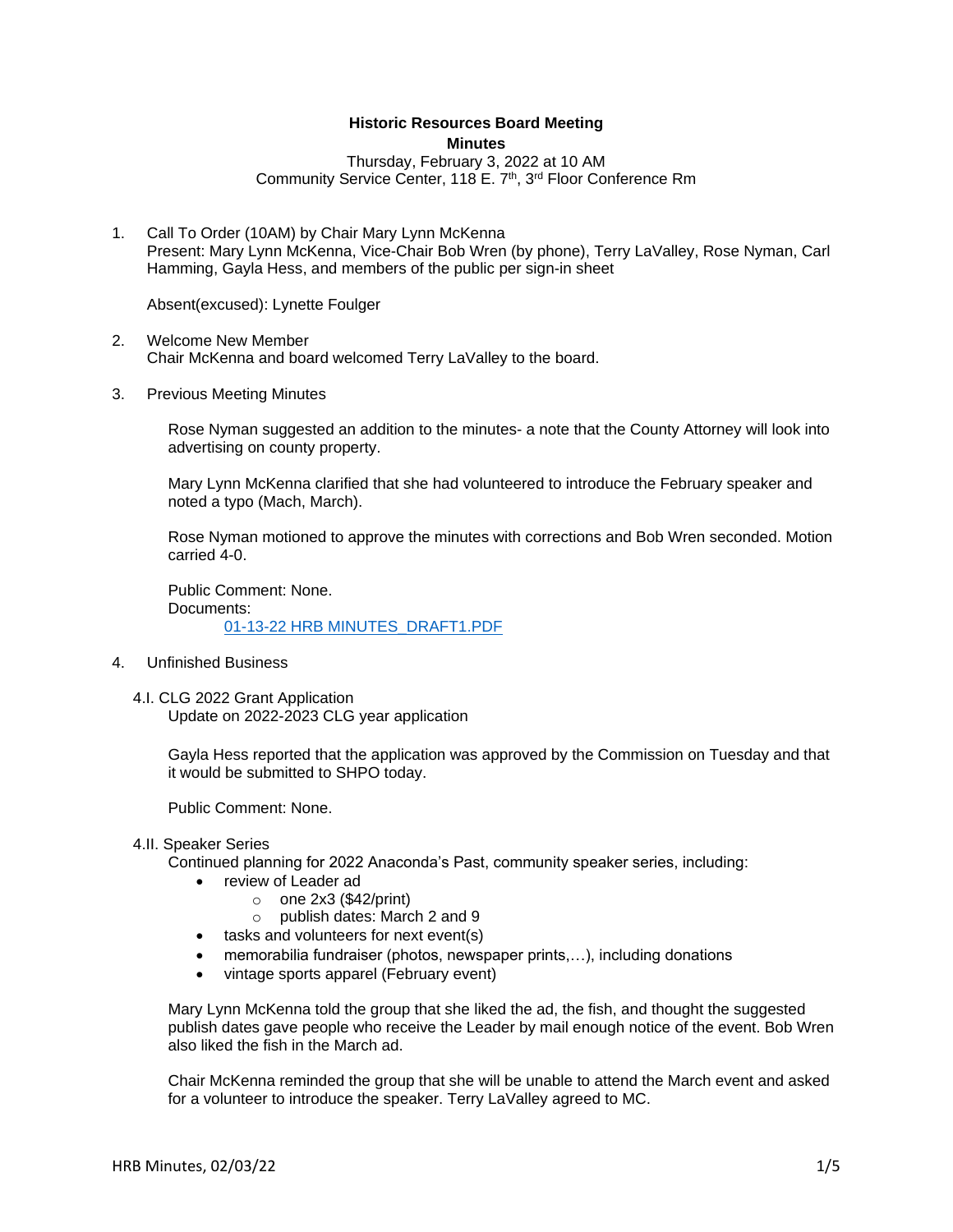Rose Nyman reported that she has contacted The Forge about the space for the next event (restaurant, or a divided large conference room) and will pass along the location when she hears. Carl Hamming noted the restaurant space might be better as the booths filled up quickly. Rose and Mary Lynn expressed concern about additional time for staff to sanitize the restaurant area after the event.

Rose Nyman encouraged everyone to wear vintage sports apparel on February 10<sup>th</sup>th. Rose also shared that the trophy inventory list is 17 pages. She would like to include the first two pages and an excerpt from Mary Dolan's book with the series schedule as a handout. Carl Hamming agreed to make the copies. Rose volunteered to assemble the handout packets.

Volunteers & Tasks:

- Bob Wren will reach out to high school contact to borrow recording equipment and plans to arrive at The Forge early to setup the camera
- Bob Wren and Rose Nyman will coordinate to bring trophies
- Rose Nyman has 2 sports photos for the memorabilia fundraiser

Gayla Hess recognized Mary Lynn McKenna for her January presentation. Bob Wren and Rose Nyman spoke of all the positive feedback they have heard about the event.

Bob Wren asked if any suggestions for future topics were received at the January event. Rose Nyman confirmed that none were added to the suggestion box. She also reported that no funds were raised through the historic photos and that the last minute change of venue may have contributed to this, the lack of written suggestions, and part of why some folks didn't add their names to the sign-in sheet.

Rose Nyman informed the group that the CEO has agreed to support the series by paying for cookies and bottled water, and that a \$500 line-item will be part of the next budget.

Rose Nyman made a motion to approve the March ad and Bob Wren seconded the motion. Motion passed 4-0.

Public Comment: None.

Documents:

[HISTORICRESOURCE-MARCH.PDF](https://www.adlc.us/AgendaCenter/ViewFile/Item/291?fileID=516)

4.III HRB Work Plan

Continued consideration of tasks with focus on implementation actions for the 2022-2023 work plan including:

- tasks, budget, schedules, and HRB representatives for each task
- working draft of overall task timeline

[2022 WORK PLAN DRAFT 12-03-21.PDF](https://www.adlc.us/AgendaCenter/ViewFile/Item/292?fileID=517) [HPP INIATITIVES PROJECT SCHEDULE\\_WORKING DRAFT 12-03-21.PDF](https://www.adlc.us/AgendaCenter/ViewFile/Item/292?fileID=518)

Group reviewed each item of the draft work plan; updated plan attached. Initiatives with additional discussion included:

2.3.1 Prepare a map/targeted list of potential building candidates for a formal adaptive reuse program.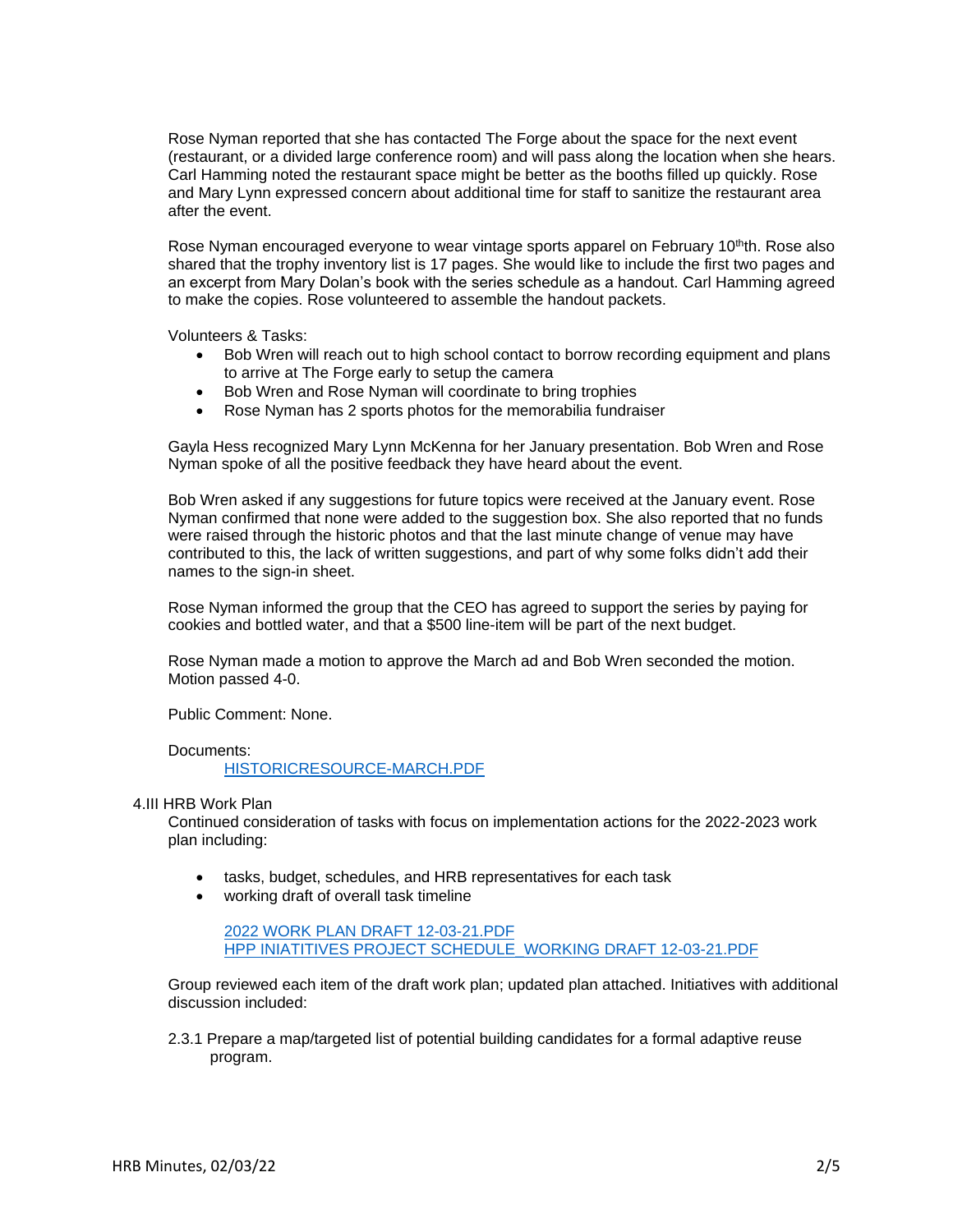Rose Nyman questioned if Discover Anaconda (formerly Anaconda Local Development Corporation), URA Board/Downtown TIF administrators, would invoice the URA for time spent on this task. Gayla Hess is to check.

- 1.8.1 Identify oral history topics as part of future survey & documentation projects Bob Wren asked how the group could help encourage suggestions from speaker series event attendees and suggested that sheets could be provided at seats. Gayla Hess offered to encourage suggestions in Anaconda's Past emails.
- 3.5.3 Consider allocating portions of local taxes/fees to create a historic preservation fund

Janice Delaney asked why it was recommended that this task be delayed. Carl Hamming explained that this may not align with focus of the Commission or Administration at this time.

Janice Delaney then spoke of her concern about an area where historic streetlighting is not present.

Terry LaValley asked about public support and if a grassroots initiative could help make this fund possible. Bob Wren said that he would like this task to be part of the work plan as it could be a way to raise funds for the necessary Glover Cabin foundation work. Carl Hamming thought a request in the budget for a one-time, project specific item could be possible especially if public support (and a donated match) could be shown.

Rose Nyman asked about levies and noted that with state deadlines it would be difficult to get this on an upcoming ballot. Terry LaValley expressed concern about accumulated funds and the limit of held funds in an account based on state law.

Bob Wren discussed Capital Improvement Plans and thought that funding and a specific timeline for Glover Cabin work could be included.

4.8.1 Create a set of policies re: commission & installation of public art in Anaconda…

Rose Nyman asked what would be considered art. Mary Lynn McKenna mentioned sculptures and murals and Gayla Hess noted the art would be outside the sign ordinance.

3.3.1 Consider lowering the required match from 50% to 30% for Downtown TIF…

Rose Nyman stated that she would like to readdress this item in a month and asked fellow URA member, Carl Hamming, if he thought the board would support this item.

Bob Wren asked if funds aren't being used and if this incentive to apply is needed. Rose Nyman said it is a competitive process now.

Mary Lynn McKenna suggested that the item could be tabled. Gayla Hess reminded the group that initiatives aren't requirements and some items may be added to a work plan, considered, and might be determined not to align with community goals or needs.

3.3.2 Consider waiving permit fees & expediting permit approval for historic properties when meeting preservation standards and guidelines

Carl Hamming has not seen cases where permit fees were the obstacle for development and told the group how fees are lower now than a few years ago.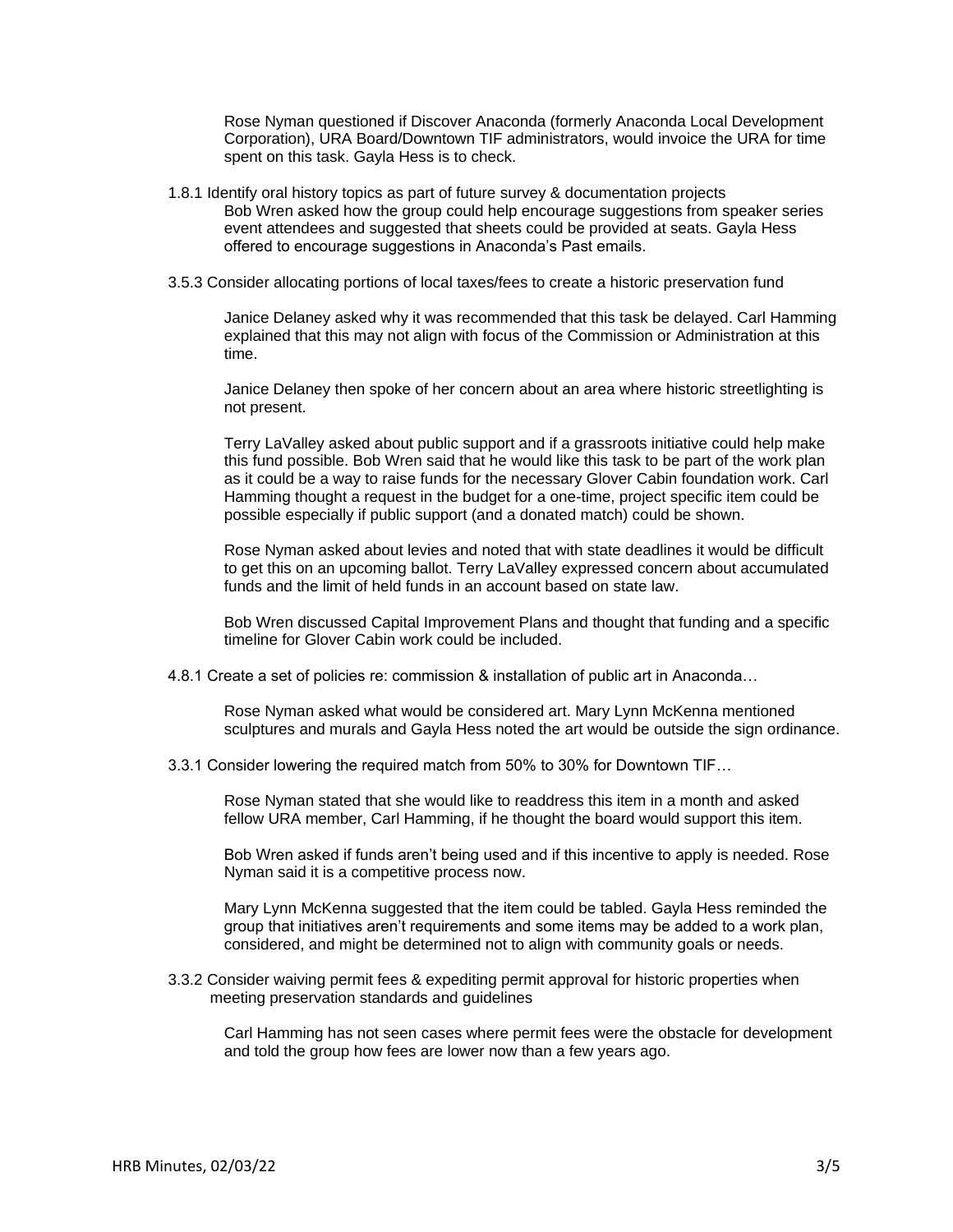Rose Nyman wondered if the public was aware that they may make a request to the Commission for graduated taxes for a fixed timeframe. Janice Delaney suggested publishing information in the Leader.

- 4.8.2 Consider devoting 1% of the URA funds or other for installation of public art… Rose Nyman suggested putting this item on hold. Bob Wren asked about overall URA funding and how much 1% might be. Carl Hamming estimated 1% of funds to be around \$1,000 and explained URA funding categories, including community improvement projects such as the downtown snow removal and the upcoming Durston Park project. Rose said the warming hut was partially funded as a community improvement project and that this category does not require a match.
- 5.1.10 Host a preservation booth at the annual Smeltermen's Day celebration

Rose Nyman said that she has numerous photos of past Smeltermen's Days. Mary Lynn Mckenna thought displaying these photos might be fun and offered to help with a booth.

5.1.4 Organize hands-on preservation workshops with local craftsmen

Gayla Hess thought this could be a quarterly or regular event and spoke of reaching out to someone in Butte who has experience hosting brick preservation workshops for a possible event. Janice Delaney encouraged finding Anacondans for the workshops.

Terry LaValley thought the foundry and its heavy industrial history should be considered. He spoke of how they have every pattern for every piece of machinery made there. Chair McKenna told the group that the railroad museum had forms (all made of pine) for an exhibit.

5.8.2 Update the Planning webpage or create a dedicated preservation page

Mary Lynn McKenna suggested a "This Day In History" feature. Rose Nyman would like to include a list of reference books.

## 5. New Business

5.1. Preservation Month Planning May activity/event planning

> Mary Lynn McKenna introduced the idea of an essay contest for students with options for students to write about Anaconda's people, events, or buildings. Gayla Hess reported contacting a teacher who would be willing to help with the contest, would consider assigning the research paper as an assignment, and who would then help select essays for HRB review. Rose Nyman said she liked the idea. Mary Lynn offered to help with writing prompts.

> Chair McKenna offered to donate for cash prizes. Rose Nyman thought Washoe Theatre tickets could be part of a prize. Mary Lynn also suggested gift certificates to Dairy Queen. Bob Wren joked the winner might like to be a speaker for Anaconda's Past.

Terry LaValley made a motion to select an essay contest as the May activity and Rose Nyman seconded. Motion carried 4-0.

Public Comment: Janice Delaney suggested that the students could interview old-timers.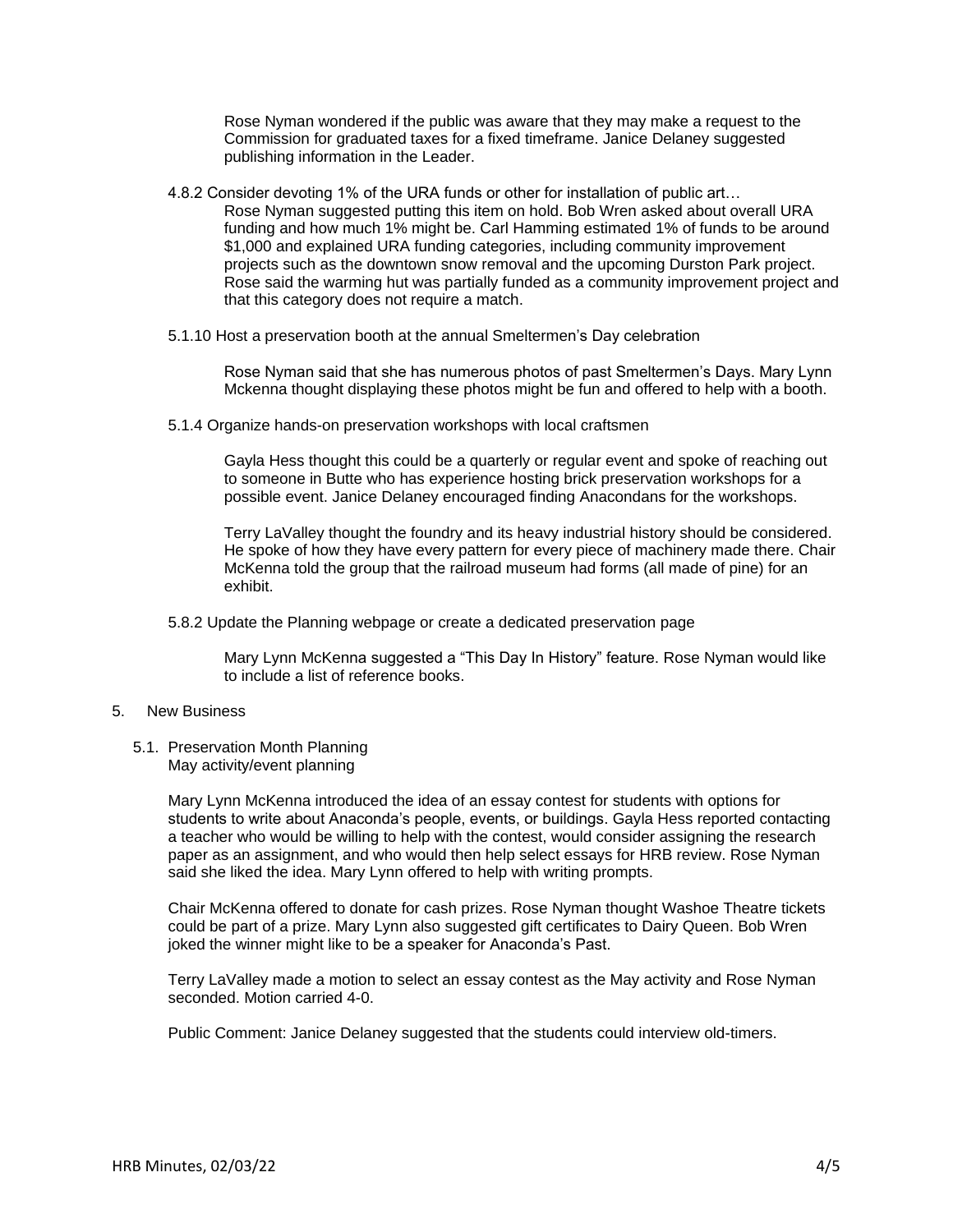- 6. Miscellaneous/Announcements
	- a. Board –

Rose Nyman would like those seeking letters of support to come to the meeting to present and answer any questions the HRB may have.

Rose Nyman shared that she learned Rosemary Silzly's mother, Mille Mathews, used to serve as a young girl in the home of Morgan Evans.

Gayla Hess told the HRB she had been contacted by a consultant researching the Starr block as part of nomination highlighting Black History in Montana, and that information about the project had been emailed to them just prior to the meeting.

b. Public –

Janice Delaney asked if it was ok that she had been commenting throughout the meeting and Mary Lynn McKenna assured her public participation is important.

7. Public Comment- This is the time for the public to comment on items not appearing on the agenda that fall within the board's jurisdiction

Janice Delaney spoke of a sketch for a park where the racetrack was. She told the group that it was an idea to beatify the area and highlight Tammany as Marcus Daly's favorite horse. Mary Lynn McKenna asked if the park was in the Park & Rec's jurisdiction and Carl Hamming confirmed that it is a dedicated park.

8. Next Meeting: March 3<sup>rd</sup> at 10AM at the Community Service Center (3<sup>rd</sup> floor conference room) Note: Anaconda's Past, a community speaker series event, will be held February 10th at Noon at The Forge.

Event was attended by Chair Mary Lynn McKenna, Vice-Chair Bob Wren, Rose Nyman, Terry LaValley, Carl Hamming, Gayla Hess and ~40 members of the public. Audio recording of Jeff Frank's sports presentation is available online

[https://drive.google.com/file/d/1YVInU7BXCQmWDy\\_qJez1BRkWlGWsZVRY/view?usp=sharing](https://drive.google.com/file/d/1YVInU7BXCQmWDy_qJez1BRkWlGWsZVRY/view?usp=sharing)

9. Adjournment (11:10AM)

Minutes approved at the 03/03/22 meeting. *GH*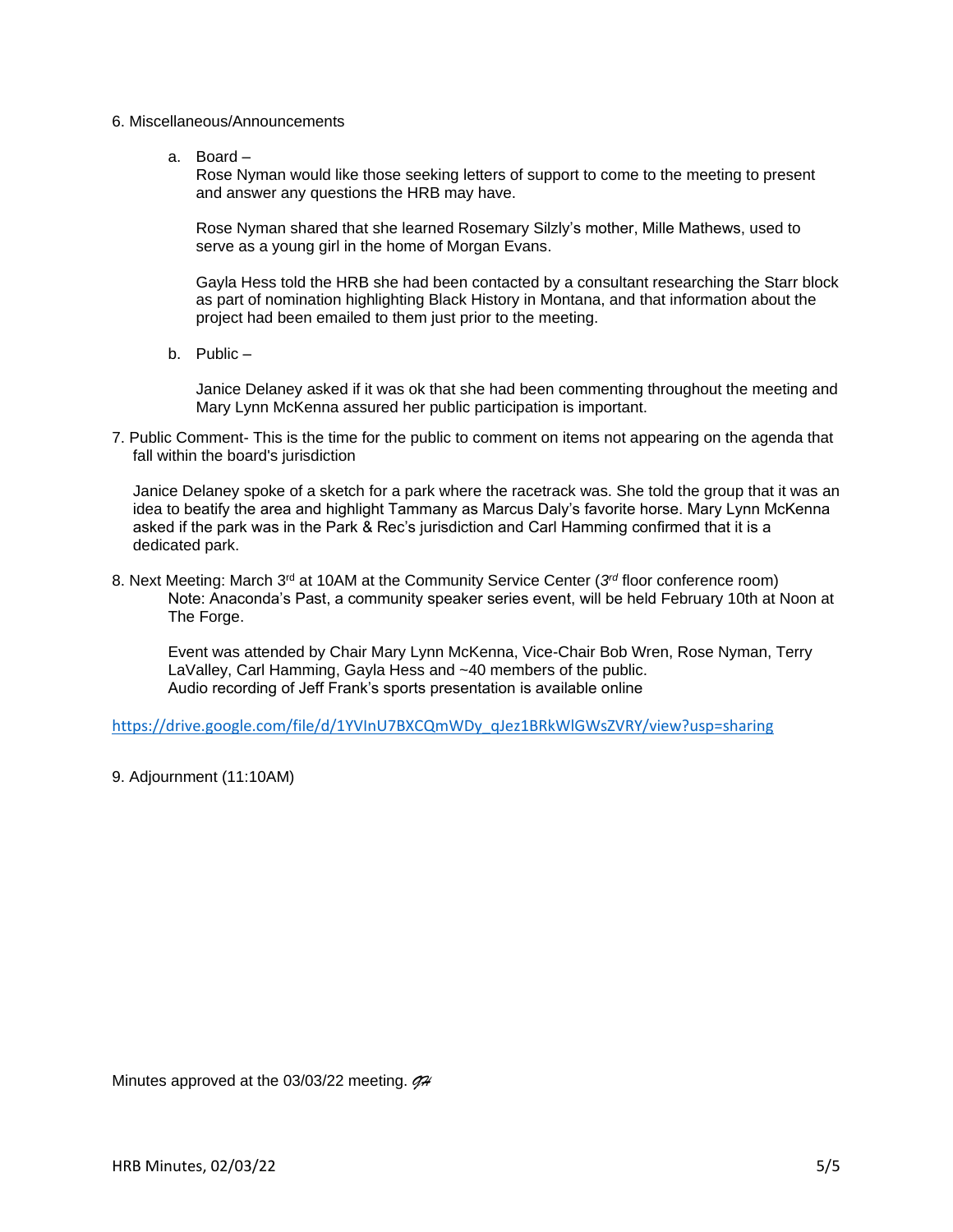## **Gayla Hess**

| From:    | Gayla Hess                                                               |
|----------|--------------------------------------------------------------------------|
| Sent:    | Thursday, February 03, 2022 9:37 AM                                      |
| To:      | Bob wren; Lynette Foulger; Mary Lynn McKenna; Rose Nyman; Terry LaValley |
| Subject: | <b>FW: Starr Block</b>                                                   |

Hi all:

During miscellaneous I'll be mentioning the Starr Block and Delia's work with SHPO for a nomination focused on Black History in Montana.

Please see below for additional details. Thanks.

Gayla

**From:** Delia Hagen <deliahagen@yahoo.com> **Sent:** Thursday, February 03, 2022 8:40 AM **To:** Gayla Hess <ghess@adlc.us> **Subject:** Re: Starr Block

## Thank you gayla!

I realize upon checking my schedule I'll likely still be in a meeting myself at that time. Feel free to share the summary I sent, and what I would really love—if my dreams came true—would be to find photos or other material from the time when Driver's saloon occupied the Starr block (which is attached to the Ida block so pics of the Ida block might show it— I found one yesterday of the Ida block—23 main—that showed just a little of the Starr. But any historic photos of the building from any time prior to 1980 would be great, as would any information on the Drivers or other Black anaconda (or MT) residents. I have the new Haffey book (which is where I found the picture that partially showed the Starr block).

Briefly about myself, I'm a Missoula native who has worked as a professional historian for 25 years, and I specialize in the history of the West and MT in particular (My PhD at UC Berkeley focused on indigenous history in the MT region). I'm nominating Driver's Saloon and Cafe to the National Register of Historic Places in conjunction with a larger project on the history and historic places of Black Montana that I'm completing for the State Historic Preservation Office.

I hope to have a draft NRHP nomination to them in the first half of March so would especially love any info that anyone can find this month. (But would welcome it afterward too as it will be a while before the project is finalized).

Thank you so much for your help—really looking forward to what you find title‐wise too. Very curious if Driver ever owned the building (or any other property in town, so keep your eyes peeled for that surname in the deed records from ca 1893‐1917).

Oh on a side note I noticed yesterday that the NRHP signs on the building are reversed—the Ida Block sign is hung on the Starr Block and the Lee driver sign is hung on the Ida block. Sven said he mentioned it to someone so you're probably already aware of it but I thought he I'd mention it just in case. Sven also said that the Driver's granddaughter Lisa (he couldn't remember her last name) still lives in anaconda and works in the courthouse for the sanitation department maybe? It'd be great to connect with her…

Thanks again for all your help! Anaconda has such a rich history and I'm glad we are getting to document and honor another piece of it…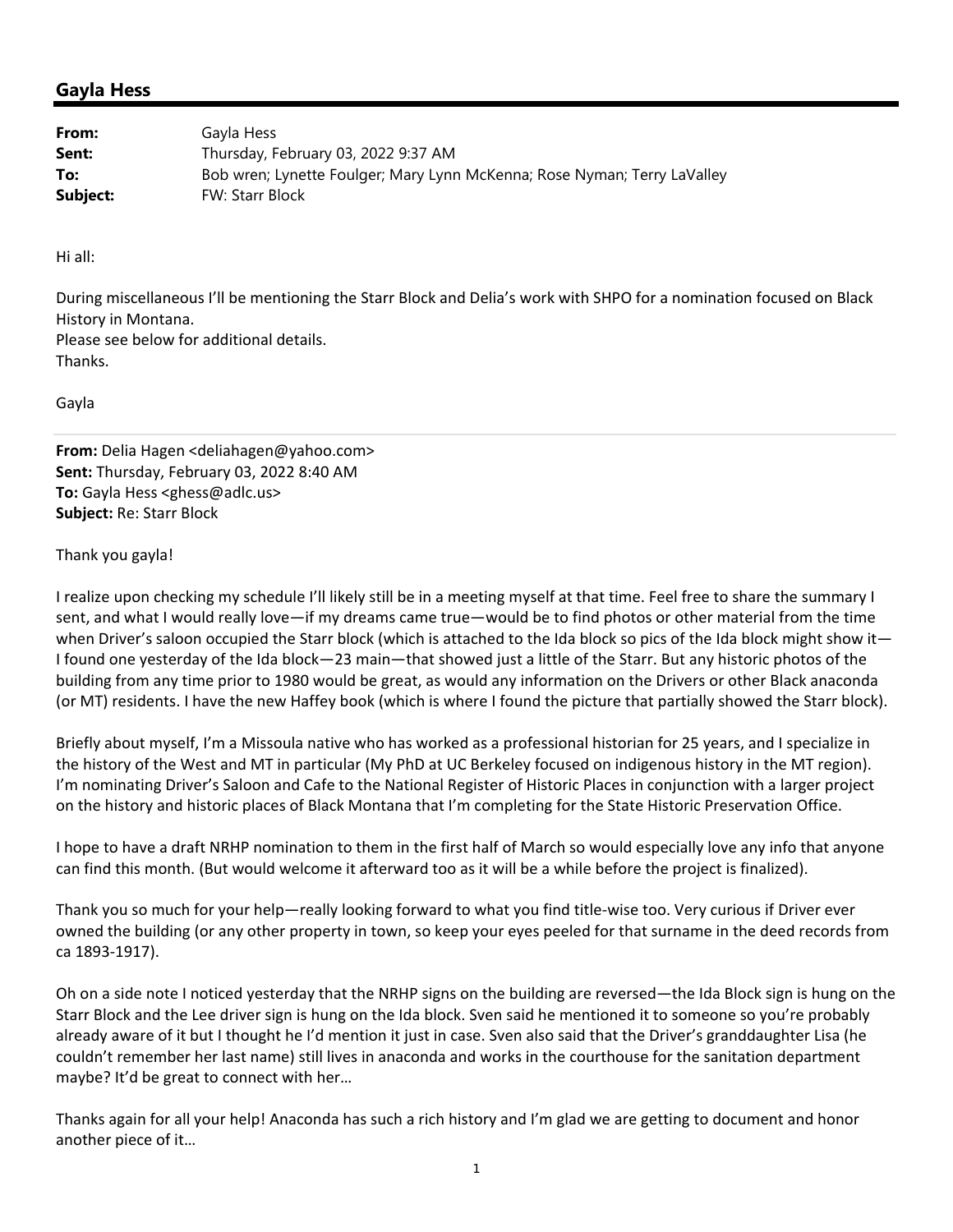Best, Delia

Sent from my iPhone

On Feb 2, 2022, at 11:00 AM, Gayla Hess <ghess@adlc.us> wrote:

Hi Delia,

Thank you for sending along additional info! If you are still interested in briefly joining our Historic Resources Board meeting by phone tomorrow, I could give you a call possibly around 10:45 to 11AM? It's only an estimate as it's too late to amend the agenda . If you have a bit of flexibility for tomorrow morning, I could call you during public comment and you could share a bit of background for your project and how we might be able to help during public comment. Please let me know if you're available and the best number to call.

I'll get back to you again once I've had a chance to look at deeds for previous owners.

Gayla Hess Planning Department Anaconda‐Deer Lodge County T: 406‐563‐4012 | M: 406‐479‐4710

From: Delia Hagen <deliahagen@yahoo.com> **Sent:** Tuesday, February 01, 2022 6:08 PM To: Gayla Hess <ghess@adlc.us> **Subject:** Re: Starr Block

You don't often get email from deliahagen@yahoo.com. Learn why this is important

I wanted to give you the working summary I've written up for the Driver's Saloon and Cafe site (Starr Block) for your reference. This is just a working draft, but provides a little detail/context.

From ca. 1909-1915, Driver's Saloon and Café occupied the Starr Block, built in 1889, which is significant as a residential and commercial property associated with the history of Black Montana. Occupied by Anaconda's most prominent Black businessman, who operated a bar and restaurant on the premises, the brick two-story commercial block initially also housed Lee Pleasant and Pearl Payne Driver and their toddler son Lee Jr. above their street-level saloon and eatery, which was prominently situated at the intersection of Main St. and Commercial Avenue. The 104-106 E. Commercial establishment was the last and largest of the restaurant and bar businesses that Lee Driver operated near the central downtown intersection of Main and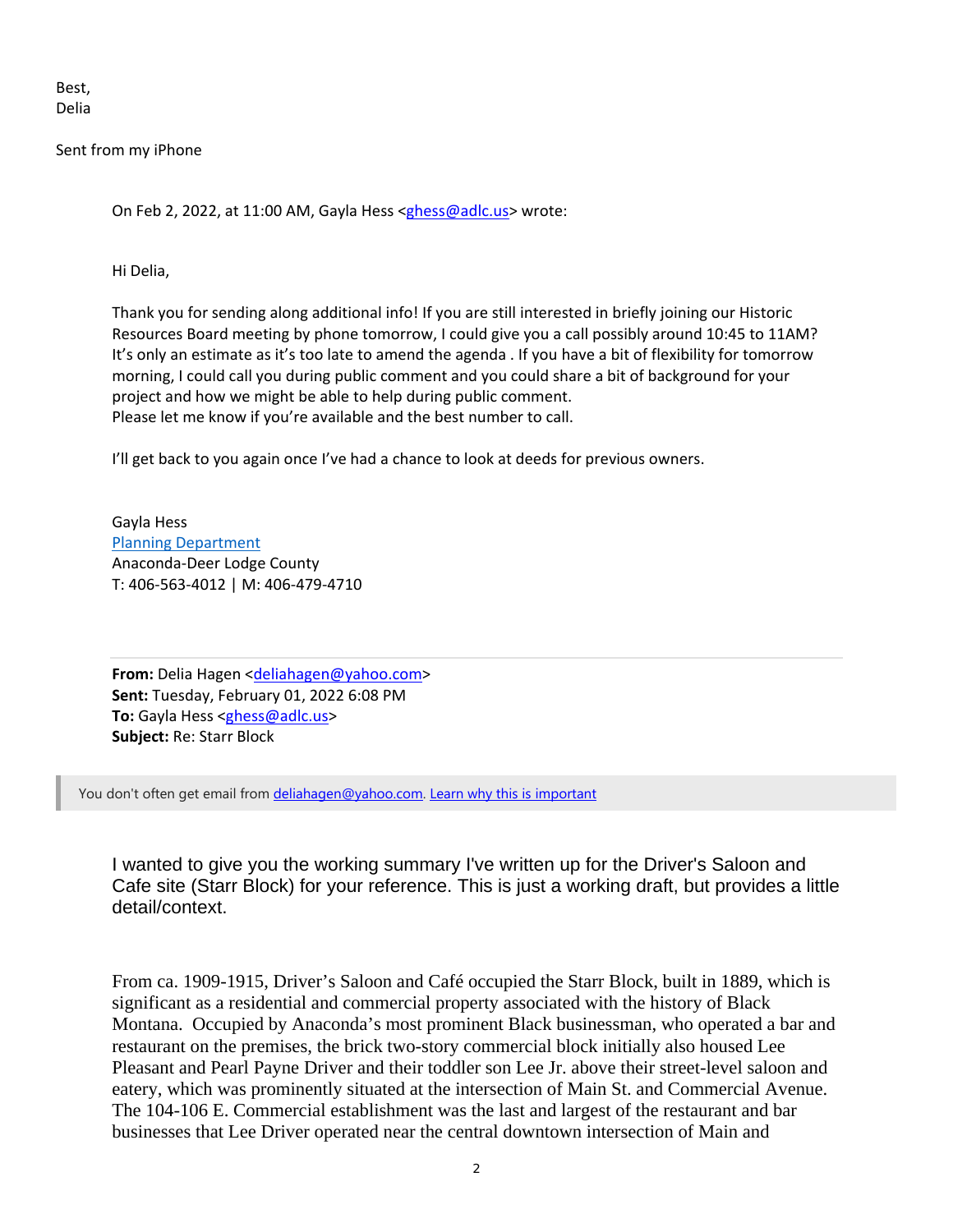Commercial for some twenty years (ca. 1895-1915). Driver, a Fisk graduate and  $25<sup>th</sup>$  Infantry veteran, had operated a saloon in Missoula ca. 1892-93, and his Anaconda saloon and café was the most visible and substantial Black-owned business in town. It not only served African American and other customers but also functioned as a focal point, and physical and institutional core, of the local Black community, an exemplar of Black achievement, and an autonomous space managed by, and supportive of, African American residents.

 Driver's Saloon and Café represents two of the five historic contexts documented in the [forthcoming] *Black Montana's Heritage Places Multiple Property Documentation*, i.e. "III. The Heyday of Black Montana, ca. 1877-1910s," and "IV. A Shifting West: Decline, Ascent & Endurance in Montana's Black Community, ca. 1910s-1940." Eligible for listing in the National Register of Historic Places under Criterion A, Driver's Saloon and Café is significantly associated with the Montana African American community during the community's peak years in the early 20<sup>th</sup> century, and closed during Black Montana's post-1910 contraction. The property's period of significance thus extends from the Drivers' initial rental of the property, ca. 1909, to 1915, when they closed their downtown bar and café business and moved about 10 miles east of town (near Opportunity), where they homesteaded, and in 1923 patented, 275 acres of land. On their homestead, the Drivers raised six children while Lee worked for the Anaconda Copper Mining Company. Their descendants went on to become prominent members of Montana's Black community in their own right, and the family continues to be an integral part of the state.

Delia Hagen, PhD Historical Consulting www.deliahagen.com

On Tuesday, February 1, 2022, 04:22:01 PM MST, Delia Hagen <deliahagen@yahoo.com> wrote:

Thank you gayla this came thru great!

Delia

Delia Hagen, PhD Historical Consulting www.deliahagen.com

Sent from my iPhone

On Feb 1, 2022, at 4:13 PM, Gayla Hess <ghess@adlc.us> wrote:

Hi Delia,

Here's the link to the website with the photos